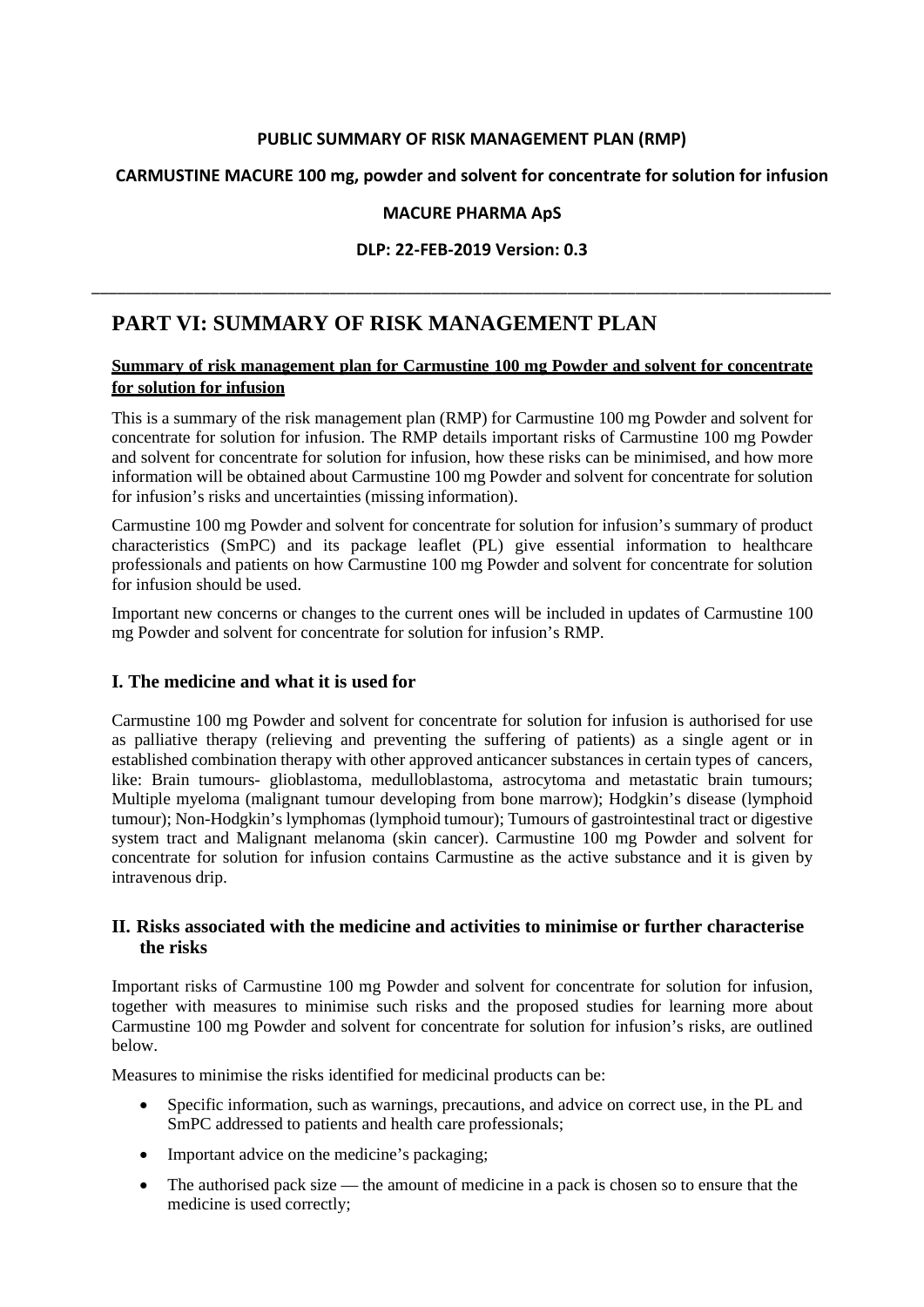• The medicine's legal status — the way a medicine is supplied to the patient (e.g. with or without prescription) can help to minimise its risks.

Together, these measures constitute *routine risk minimisation measures*.

In addition to these measures, information about adverse reactions is collected continuously and regularly analysed, so that immediate action can be taken as necessary. These measures constitute *routine pharmacovigilance activities*.

If important information that may affect the safe use of Carmustine 100 mg Powder and solvent for concentrate for solution for infusion is not yet available, it is listed under 'missing information' below.

#### *II.A List of important risks and missing information*

Important risks of Carmustine 100 mg Powder and solvent for concentrate for solution for infusion are risks that need special risk management activities to further investigate or minimise the risk, so that the medicinal product can be safely administered. Important risks can be regarded as identified or potential. Identified risks are concerns for which there is sufficient proof of a link with the use of Carmustine 100 mg Powder and solvent for concentrate for solution for infusion. Potential risks are concerns for which an association with the use of this medicine is possible based on available data, but this association has not been established yet and needs further evaluation. Missing information refers to information on the safety of the medicinal product that is currently missing and needs to be collected (e.g. on the long-term use of the medicine).

| List of important risks and missing information |                                                                                                                                                                                                                                                                             |
|-------------------------------------------------|-----------------------------------------------------------------------------------------------------------------------------------------------------------------------------------------------------------------------------------------------------------------------------|
| Important identified risks                      | Lung damage (including in children) [Pulmonary<br>toxicity (including in paediatric population)]                                                                                                                                                                            |
|                                                 | Decrease in production of blood cells in bone marrow<br>(Bone marrow toxicity)                                                                                                                                                                                              |
|                                                 | Liver damage (Hepatotoxicity)                                                                                                                                                                                                                                               |
|                                                 | Kidney damage (Nephrotoxicity)<br>$\bullet$                                                                                                                                                                                                                                 |
|                                                 | Harmful effects to the digestive system including nausea<br>$\bullet$<br>and vomiting (Gastrointestinal toxicity including nausea<br>and vomiting)                                                                                                                          |
|                                                 | Skin reactions taking place at the site where injection of<br>$\bullet$<br>medicinal product is given including hazards due to<br>leakage of medicine, from a blood vessel or tube into the<br>tissue around it (Injection site reaction including<br>extravasation hazard) |
|                                                 | CNS toxicity                                                                                                                                                                                                                                                                |
| Important potential risks                       | other<br>Ability to<br>produce<br>(Secondary<br>cancers<br>malignancies)                                                                                                                                                                                                    |
|                                                 | Effect on reproduction including harmful effects to<br>$\bullet$<br>unborn baby and impaired fertility (Reproduction<br>toxicity including embryotoxicity, Teratogenicity and<br>impaired fertility)                                                                        |
| Missing information                             | Use in pregnancy and breast feeding women (Use<br>during pregnancy and lactation)                                                                                                                                                                                           |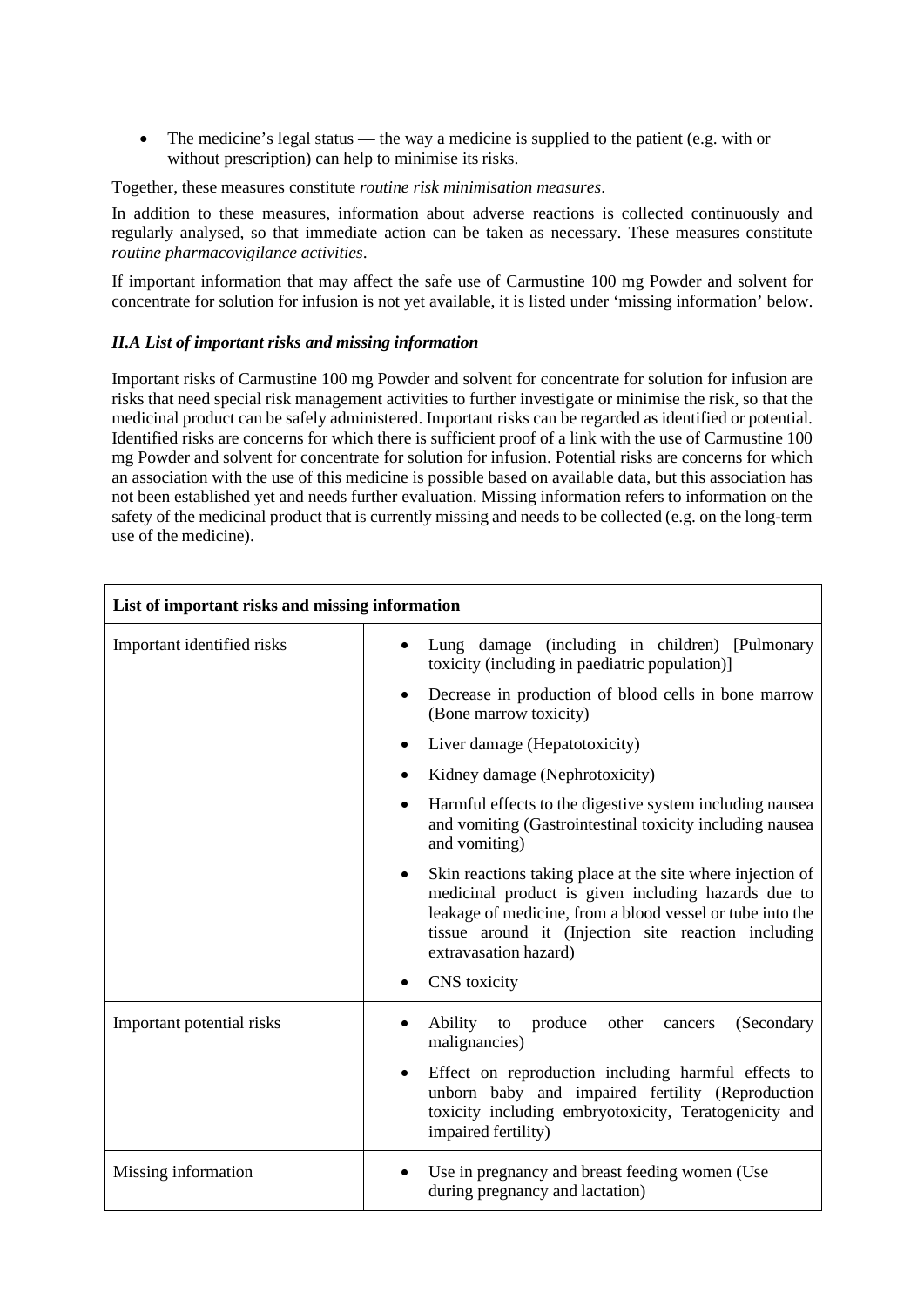## *II.B Summary of important risks*

## **Important identified risks**

| Lung damage (including in children) [Pulmonary toxicity (including in paediatric population)] |                                                                                                                                                                                                                                                                                                                                         |
|-----------------------------------------------------------------------------------------------|-----------------------------------------------------------------------------------------------------------------------------------------------------------------------------------------------------------------------------------------------------------------------------------------------------------------------------------------|
| Evidence for linking the risk to<br>the medicine                                              | Published literature and SmPC mention that, pulmonary toxicity<br>characterized by pulmonary infiltrates and/or fibrosis has been<br>reported to occur within 3 years of therapy and appears to be dose<br>related with cumulative doses of 1200-1500 mg/m <sup>2</sup> being associated<br>with increased likelihood of lung fibrosis. |
|                                                                                               | In patients having received carmustine in childhood or adolescence,<br>cases of extremely delayed-onset pulmonary fibrosis (up to 17 years<br>after treatment) have been described.                                                                                                                                                     |
|                                                                                               | Concomitant use of melphalan with carmustine also leads to<br>increased risk of pulmonary toxicity.                                                                                                                                                                                                                                     |
| Risk factors and risk groups                                                                  | Risk group includes:                                                                                                                                                                                                                                                                                                                    |
|                                                                                               | Paediatric population                                                                                                                                                                                                                                                                                                                   |
|                                                                                               | Patients taking concomitant melphalan                                                                                                                                                                                                                                                                                                   |
|                                                                                               | Risk factors include smoking, the presence of a respiratory<br>condition, existing radiographic abnormalities, sequential or<br>concomitant thoracic irradiation and association with other agents<br>that cause lung damage.                                                                                                           |
| Risk minimisation measures                                                                    | <b>Routine risk minimisation measures:</b>                                                                                                                                                                                                                                                                                              |
|                                                                                               | SmPC sections 4.2, 4.4, 4.5, 4.8<br>$\bullet$                                                                                                                                                                                                                                                                                           |
|                                                                                               | PIL sections 2, 3, 4<br>$\bullet$                                                                                                                                                                                                                                                                                                       |
|                                                                                               | Recommendations mentioned in SmPC section 4.4:                                                                                                                                                                                                                                                                                          |
|                                                                                               | Lung function should be examined and monitored regularly<br>during the carmustine therapy. Baseline pulmonary<br>function studies and chest X-ray should be conducted along<br>with frequent pulmonary function tests during treatment.                                                                                                 |
|                                                                                               | Prescription only medicine                                                                                                                                                                                                                                                                                                              |
|                                                                                               | <b>Additional risk minimisation measures:</b>                                                                                                                                                                                                                                                                                           |
|                                                                                               | No risk minimisation measures                                                                                                                                                                                                                                                                                                           |

| Decrease in production of blood cells in bone marrow (Bone marrow toxicity) |                                                              |
|-----------------------------------------------------------------------------|--------------------------------------------------------------|
| Evidence for linking the risk to                                            | Published literature and SmPC mention that, delayed and      |
| the medicine                                                                | cumulative bone marrow toxicity is a common and severe toxic |

۳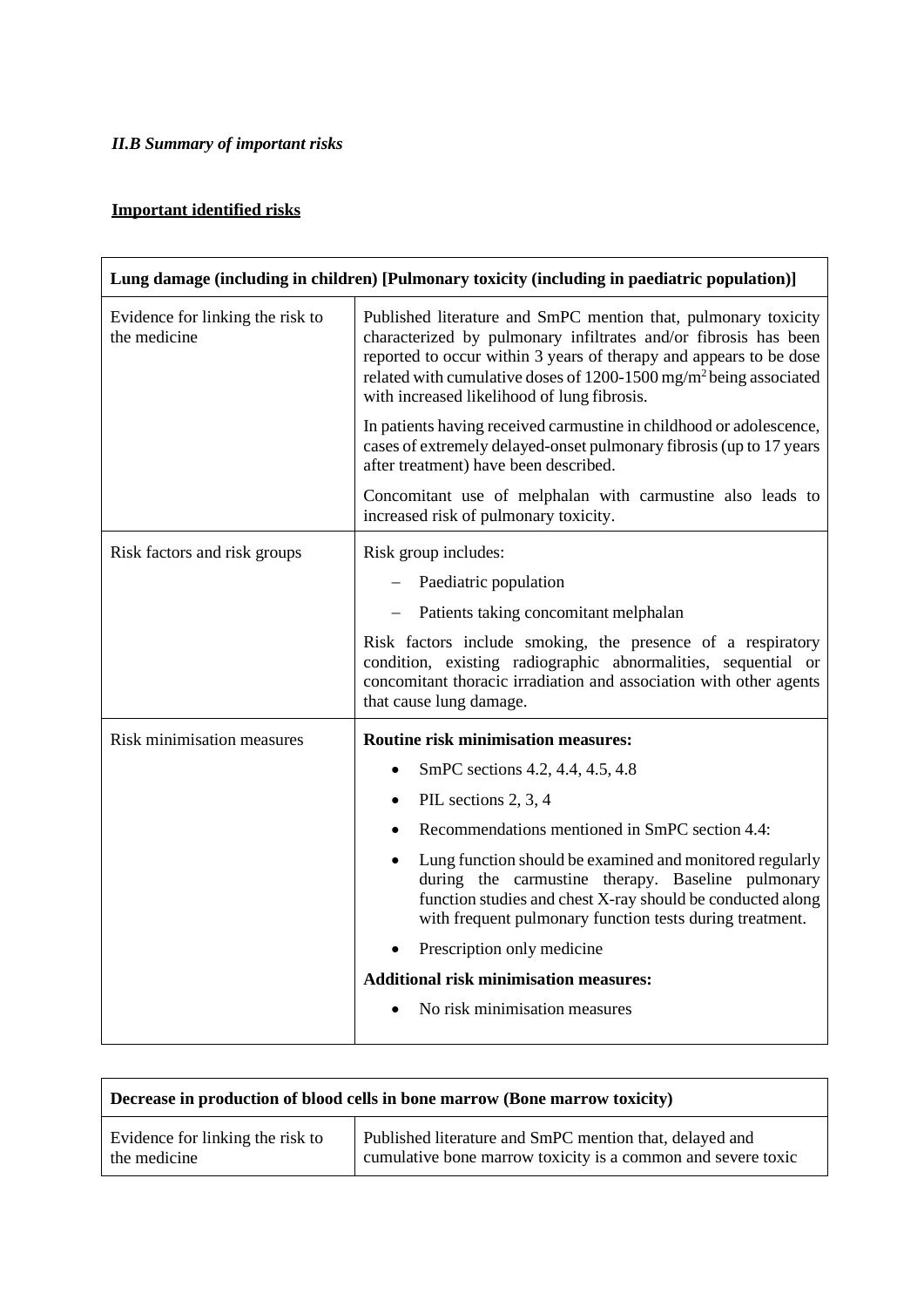|                              | adverse reaction of carmustine.                                                                                                                                                                                                                                                                                                                                                                              |
|------------------------------|--------------------------------------------------------------------------------------------------------------------------------------------------------------------------------------------------------------------------------------------------------------------------------------------------------------------------------------------------------------------------------------------------------------|
|                              | Myelosuppression is very common side effect reported with the<br>carmustine. The myelosuppression is dose and cumulative dose<br>related, and often biphasic. Thrombocytopenia is generally more<br>pronounced than leukopenia, but both are dose-limiting adverse<br>effects. Anaemia is common but is usually less pronounced.                                                                             |
|                              | Thrombopenia and leukopenia can be expected when combined<br>other<br>myelosuppressive<br>drugs, e.g.<br>with<br>methotrexate,<br>cyclophosphamide, procarbazine, chlormethine (nitrogen mustard),<br>fluorouracil, vinblastine, actinomycin (dactinomycin), bleomycin,<br>doxorubicin (adriamycin) - or in patients whose bone marrow<br>reserve is depleted due to the disease itself or previous therapy. |
| Risk factors and risk groups | Risk group includes:                                                                                                                                                                                                                                                                                                                                                                                         |
|                              | Individuals who suffer from decreased circulating platelets,<br>erythrocytes<br>either from<br>leucocytes<br>previous<br><b>or</b><br>chemotherapy or other causes.                                                                                                                                                                                                                                          |
|                              | Patients taking combination with other myelosuppressive<br>medicinal products                                                                                                                                                                                                                                                                                                                                |
| Risk minimisation measures   | <b>Routine risk minimisation measures:</b>                                                                                                                                                                                                                                                                                                                                                                   |
|                              | SmPC sections 4.2, 4.3, 4.4, 4.5, 4.8                                                                                                                                                                                                                                                                                                                                                                        |
|                              | PIL sections 2, 3, 4                                                                                                                                                                                                                                                                                                                                                                                         |
|                              | Recommendations mentioned in SmPC section 4.4:                                                                                                                                                                                                                                                                                                                                                               |
|                              | Complete blood count should be monitored frequently for<br>٠<br>at least six weeks after a dose. Repeat doses of Carmustine<br>should not to be given more frequently than every six<br>weeks. The bone marrow toxicity of Carmustine is<br>cumulative and therefore the dosage adjustment must be<br>considered on the basis of nadir blood counts from prior<br>dose.                                      |
|                              | In addition to dose-adjustment, the liver, kidney and lung<br>function should be examined and monitored regularly<br>during the carmustine therapy.                                                                                                                                                                                                                                                          |
|                              | Prescription only medicine                                                                                                                                                                                                                                                                                                                                                                                   |
|                              | <b>Additional risk minimisation measures:</b>                                                                                                                                                                                                                                                                                                                                                                |
|                              | No risk minimisation measures                                                                                                                                                                                                                                                                                                                                                                                |

| Liver damage (Hepatotoxicity)                    |                                                                                                                                                                                                                                                                                                                                      |
|--------------------------------------------------|--------------------------------------------------------------------------------------------------------------------------------------------------------------------------------------------------------------------------------------------------------------------------------------------------------------------------------------|
| Evidence for linking the risk to<br>the medicine | Published literature and SmPC mention that, hepatotoxicity has<br>been reported with the use of carmustine. The risk of hepatotoxicity<br>also increases due to alcoholic content of this<br>medicine (this medicinal product contains 0.57 vol % ethanol)<br>(alcohol), it means $7.68$ g per dose equivalent to $11.32$ ml of beer |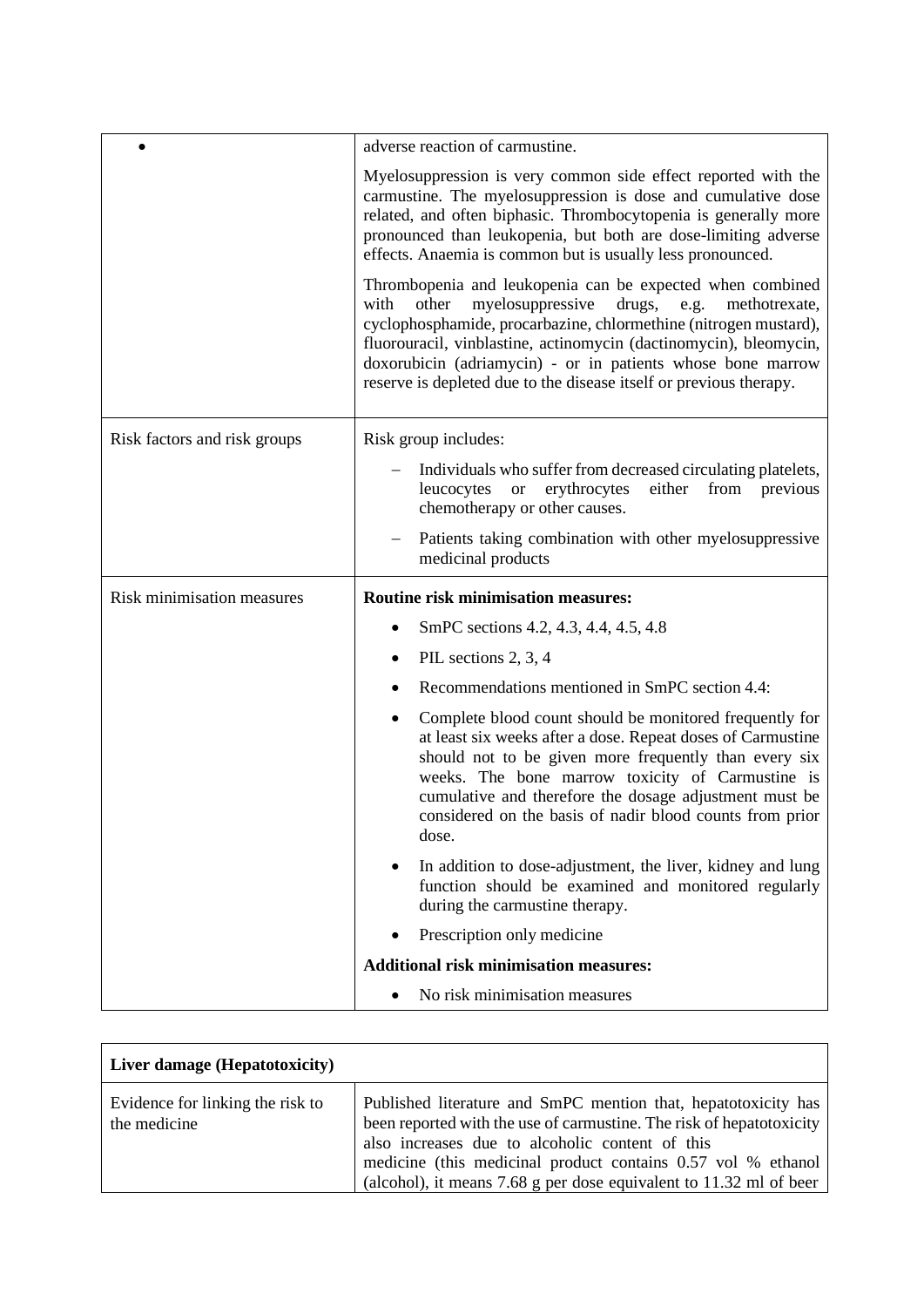|                                   | or 4.72 ml wine per dose).                                                                                                                                                                                                                |
|-----------------------------------|-------------------------------------------------------------------------------------------------------------------------------------------------------------------------------------------------------------------------------------------|
| Risk factors and risk groups      | Risk group includes:<br>Patients addicted to alcohol<br>Patients with liver disease                                                                                                                                                       |
| <b>Risk minimisation measures</b> | <b>Routine risk minimisation measures:</b><br>SmPC sections 4.4, 4.8<br>PIL section 2, 4<br>Recommendations mentioned in SmPC section 4.4:<br>Liver function should be examined and monitored<br>regularly during the carmustine therapy. |
|                                   | Prescription only medicine<br><b>Additional risk minimisation measures:</b><br>No risk minimisation measures                                                                                                                              |

| Kidney damage (Nephrotoxicity)                   |                                                                                                                                                                                                                                                                                                                                                                                                                                                                                                     |
|--------------------------------------------------|-----------------------------------------------------------------------------------------------------------------------------------------------------------------------------------------------------------------------------------------------------------------------------------------------------------------------------------------------------------------------------------------------------------------------------------------------------------------------------------------------------|
| Evidence for linking the risk to<br>the medicine | Published literature and SmPC mention that, renal toxicity is a rare<br>side effect reported with the carmustine. Renal changes with<br>decreased kidney volume, progressive azotemia, and renal failure<br>have been reported after high cumulative doses and after long term<br>therapy with carmustine and related nitrosoureas. Renal impairment<br>was also occasionally observed after low total doses. The risk also<br>increases in elderly patients due to their decreased renal function. |
| Risk factors and risk groups                     | Risk group includes elderly patients.                                                                                                                                                                                                                                                                                                                                                                                                                                                               |
| Risk minimisation measures                       | <b>Routine risk minimisation measures:</b>                                                                                                                                                                                                                                                                                                                                                                                                                                                          |
|                                                  | SmPC sections 4.2, 4.3, 4.4, 4.8<br>$\bullet$                                                                                                                                                                                                                                                                                                                                                                                                                                                       |
|                                                  | PIL sections 2, 3, 4<br>$\bullet$                                                                                                                                                                                                                                                                                                                                                                                                                                                                   |
|                                                  | Recommendations mentioned in SmPC section 4.4:<br>$\bullet$                                                                                                                                                                                                                                                                                                                                                                                                                                         |
|                                                  | Kidney function should be examined and monitored<br>$\bullet$<br>regularly during the carmustine therapy especially in<br>elderly patients.                                                                                                                                                                                                                                                                                                                                                         |
|                                                  | Prescription only medicine<br>٠                                                                                                                                                                                                                                                                                                                                                                                                                                                                     |
|                                                  | <b>Additional risk minimisation measures:</b>                                                                                                                                                                                                                                                                                                                                                                                                                                                       |
|                                                  | No risk minimisation measures                                                                                                                                                                                                                                                                                                                                                                                                                                                                       |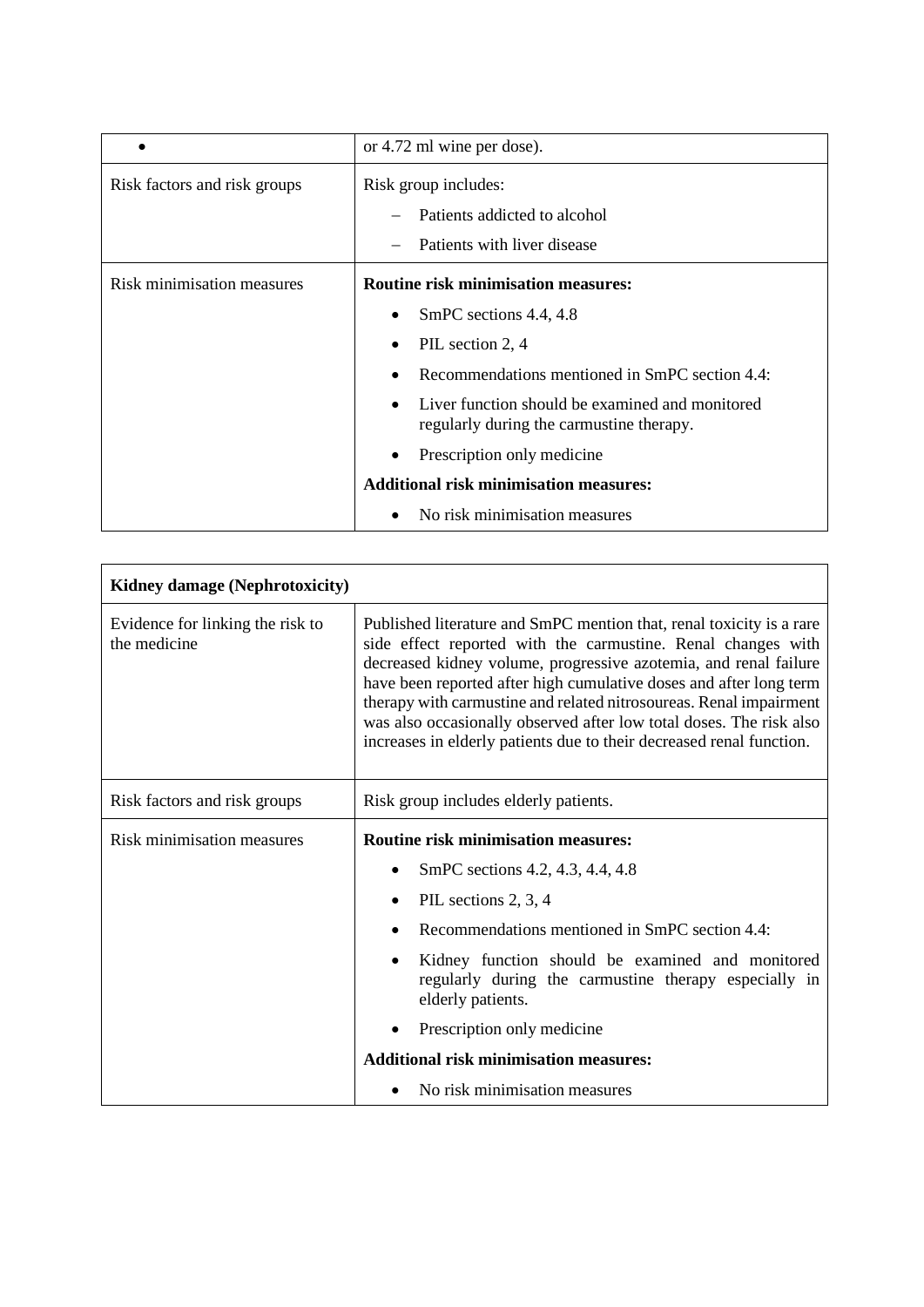| including nausea and vomiting)                   |                                                                                                                                                                                                                                            |
|--------------------------------------------------|--------------------------------------------------------------------------------------------------------------------------------------------------------------------------------------------------------------------------------------------|
| Evidence for linking the risk to<br>the medicine | Published literature and SmPC mention that carmustine has been<br>associated with gastrointestinal toxicity including nausea and<br>vomiting. Gastrointestinal bleeding has also been reported side-<br>effect with the use of Carmustine. |
| Risk factors and risk groups                     | Incidence and severity of CINV are affected by patient specific and<br>treatment specific factors. Characteristics associated with a higher<br>risk include:<br>Female sex                                                                 |
|                                                  | Age greater than 3 years                                                                                                                                                                                                                   |
|                                                  | Anxiety                                                                                                                                                                                                                                    |
|                                                  | <b>Motion</b> sickness                                                                                                                                                                                                                     |
|                                                  | Poor control with previous chemotherapy                                                                                                                                                                                                    |
|                                                  | Treatment related risk factors include:                                                                                                                                                                                                    |
|                                                  | Emetic potential                                                                                                                                                                                                                           |
|                                                  | Schedule                                                                                                                                                                                                                                   |
|                                                  | Dose                                                                                                                                                                                                                                       |
|                                                  | Route                                                                                                                                                                                                                                      |
|                                                  | Rate of drug administration                                                                                                                                                                                                                |
| Risk minimisation measures                       | <b>Routine risk minimisation measures:</b>                                                                                                                                                                                                 |
|                                                  | SmPC section 4.8<br>$\bullet$                                                                                                                                                                                                              |
|                                                  | PIL section 4                                                                                                                                                                                                                              |
|                                                  | Prescription only medicine                                                                                                                                                                                                                 |
|                                                  | <b>Additional risk minimisation measures:</b>                                                                                                                                                                                              |
|                                                  | No risk minimisation measures                                                                                                                                                                                                              |

**Harmful effects to the digestive system including nausea and vomiting (Gastrointestinal toxicity** 

| Skin reactions taking place at the site where injection of medicinal product is given including<br>hazards due to leakage of medicine, from a blood vessel or tube into the tissue around it (Injection<br>site reaction including extravasation hazard) |                                                                                                                                                                                                                                                       |
|----------------------------------------------------------------------------------------------------------------------------------------------------------------------------------------------------------------------------------------------------------|-------------------------------------------------------------------------------------------------------------------------------------------------------------------------------------------------------------------------------------------------------|
| Evidence for linking the risk to<br>the medicine                                                                                                                                                                                                         | Published literature and SmPC mention that, during administration<br>of carmustine, administration site reactions may occur. Infusion of<br>carmustine over shorter periods of time may produce intense pain<br>and burning at the site of injection. |
| Risk factors and risk groups                                                                                                                                                                                                                             | Risk factor includes shorter duration of infusion.                                                                                                                                                                                                    |

Risk minimisation measures **Routine risk minimisation measures:**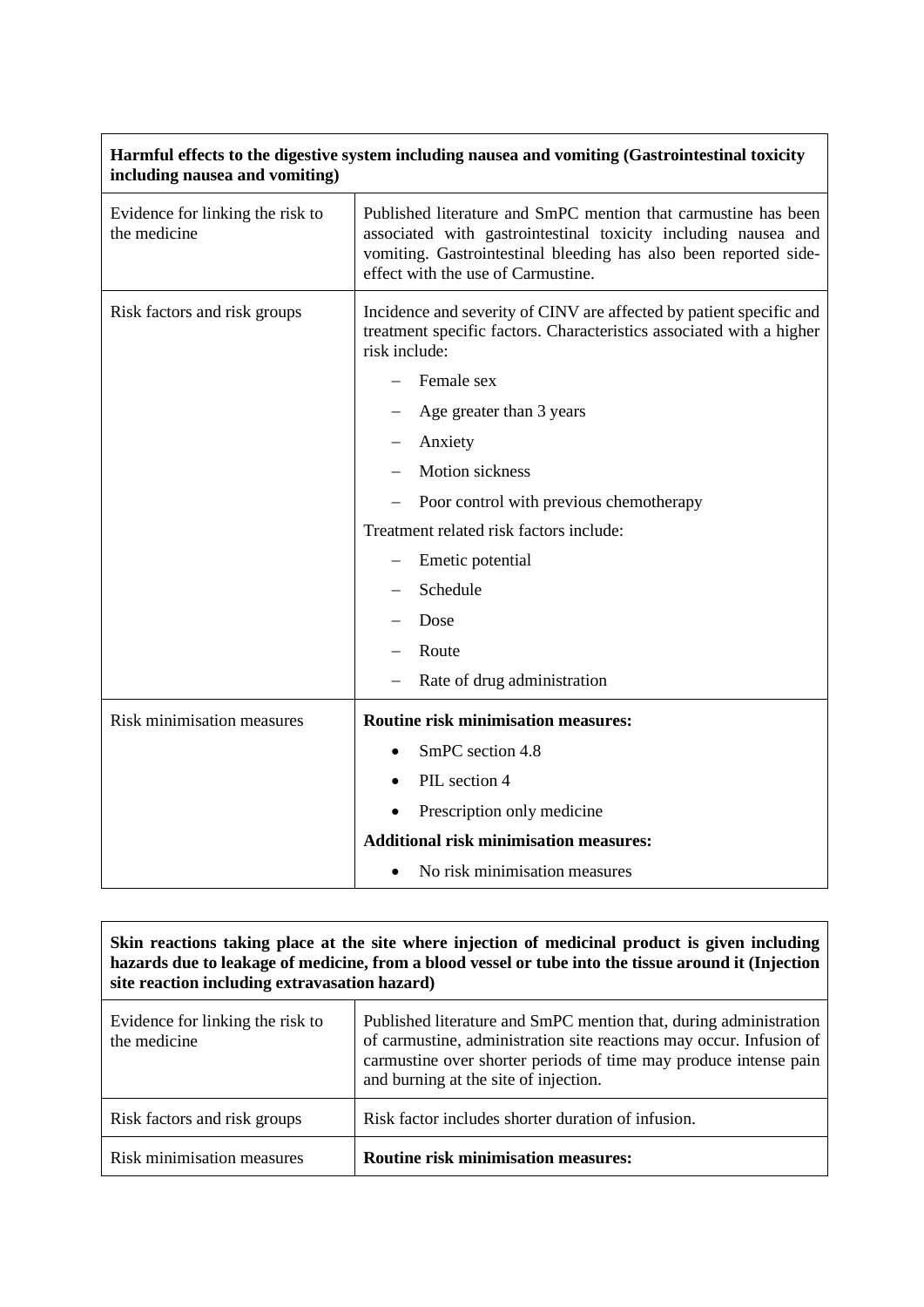| SmPC sections 4.2, 4.4, 4.8, 6.6<br>$\bullet$                                                                                                                    |
|------------------------------------------------------------------------------------------------------------------------------------------------------------------|
| PIL sections 3, 4<br>٠                                                                                                                                           |
| Recommendations mentioned in SmPC section 4.4:<br>٠                                                                                                              |
| Given the possibility of extravasation, close monitoring of<br>$\bullet$<br>the infusion site is recommended for possible infiltration<br>during administration. |
| Prescription only medicine.<br>$\bullet$                                                                                                                         |
| <b>Additional risk minimisation measures:</b>                                                                                                                    |
| No risk minimisation measures<br>$\bullet$                                                                                                                       |

| <b>CNS</b> toxicity                              |                                                                                                                                                                                                                                                                                                                                    |
|--------------------------------------------------|------------------------------------------------------------------------------------------------------------------------------------------------------------------------------------------------------------------------------------------------------------------------------------------------------------------------------------|
| Evidence for linking the risk to<br>the medicine | Published literature and SmPC mention that, encephalopathy,<br>ataxia, dizziness, headache, muscular pain, status epilepticus,<br>seizure, grand mal seizure are known to occur with the use of<br>carmustine.                                                                                                                     |
| Risk factors and risk groups                     | The occurrence of nervous system toxicity depends on a variety of<br>factors including the dose of treatment delivered, route of<br>administration, interactions with other agents, the presence of<br>underlying structural nervous system disease, and individual patient<br>vulnerability, most of which are poorly understood. |
| <b>Risk minimisation measures</b>                | <b>Routine risk minimisation measures:</b><br>SmPC sections 4.8<br>PIL sections 4<br>Prescription only medicine<br><b>Additional risk minimisation measures:</b><br>No risk minimisation measures                                                                                                                                  |

## **Important potential risks**

| Ability to produce other cancers (Secondary malignancies) |                                                                                                                                                                                                     |
|-----------------------------------------------------------|-----------------------------------------------------------------------------------------------------------------------------------------------------------------------------------------------------|
| Evidence for linking the risk to<br>the medicine          | Published literature and SmPC mention that, carmustine is<br>carcinogenic in rats and mice, producing a marked increase in<br>tumour incidence in doses approximately those employed<br>clinically. |
| Risk factors and risk groups                              | The risk factors for secondary malignancies are as follows:<br>Shared Environmental Risk Factors: Lifestyle factors,<br>$\bullet$<br>such as smoking, alcohol, exercise, sun exposure, and          |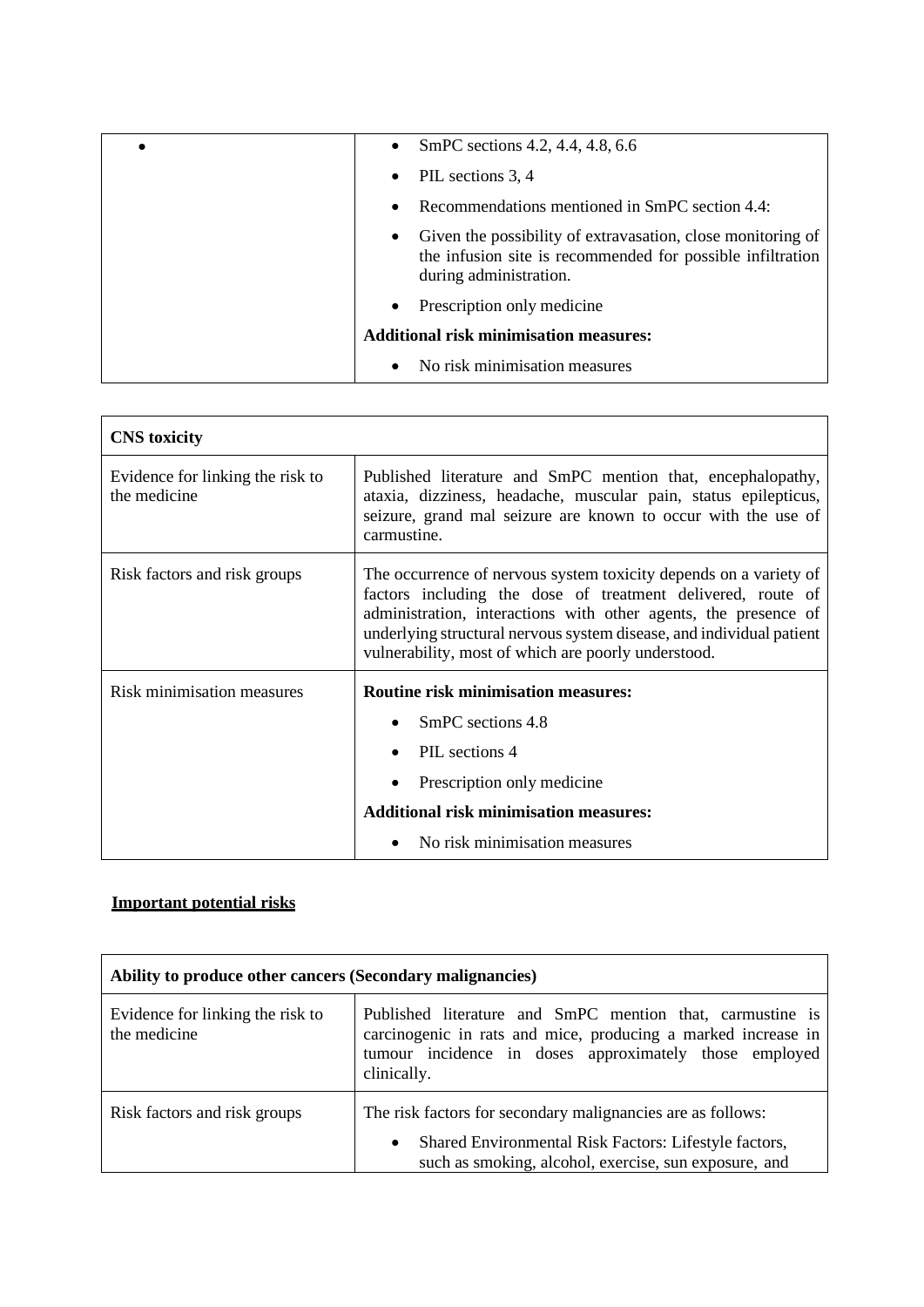|                            | diet, human papilloma virus infection.                                                                               |
|----------------------------|----------------------------------------------------------------------------------------------------------------------|
|                            | Genetic Risk Factors: e.g. Retinoblastoma, mutations in<br>٠<br>the genes BRCA1 and BRCA2.                           |
|                            | Therapy-Related Secondary Cancers: Radiation therapy<br>$\bullet$<br>and chemotherapy used to treat a primary cancer |
| Risk minimisation measures | <b>Routine risk minimisation measures:</b>                                                                           |
|                            | SmPC sections 4.4, 4.8, 5.3                                                                                          |
|                            | PIL section 4                                                                                                        |
|                            | Prescription only medicine<br>٠                                                                                      |
|                            | <b>Additional risk minimisation measures:</b>                                                                        |
|                            | No risk minimisation measures                                                                                        |

| Effect on reproduction including harmful effects to unborn baby and impaired fertility<br>(Reproduction toxicity including embryotoxicity, Teratogenicity and impaired fertility) |                                                                                                                                                                                                                                                                                                              |  |
|-----------------------------------------------------------------------------------------------------------------------------------------------------------------------------------|--------------------------------------------------------------------------------------------------------------------------------------------------------------------------------------------------------------------------------------------------------------------------------------------------------------|--|
| Evidence for linking the risk to<br>the medicine                                                                                                                                  | Published literature and SmPC mention that, carmustine may<br>impair male fertility. Carmustine was embryotoxic and teratogenic<br>in rats and embryotoxic in rabbits at dose levels equivalent to the<br>human dose. Carmustine affected the fertility of male rats at doses<br>higher than the human dose. |  |
| Risk factors and risk groups                                                                                                                                                      | Risk group includes:<br>Pregnant woman<br>Men and women of reproductive age.                                                                                                                                                                                                                                 |  |
| Risk minimisation measures                                                                                                                                                        | <b>Routine risk minimisation measures:</b><br>SmPC sections 4.6, 4.8, 5.3<br>PIL sections 2, 4<br>Prescription only medicine<br><b>Additional risk minimisation measures:</b><br>No risk minimisation measures                                                                                               |  |

# **Missing information**

| Use in pregnancy and breast feeding women (Use during pregnancy and lactation) |                                               |  |
|--------------------------------------------------------------------------------|-----------------------------------------------|--|
| Risk minimisation measures                                                     | <b>Routine risk minimisation measures:</b>    |  |
|                                                                                | SmPC sections 4.4, 4.6, 5.3, 6.6              |  |
|                                                                                | PIL section 2 and 4Prescription only medicine |  |